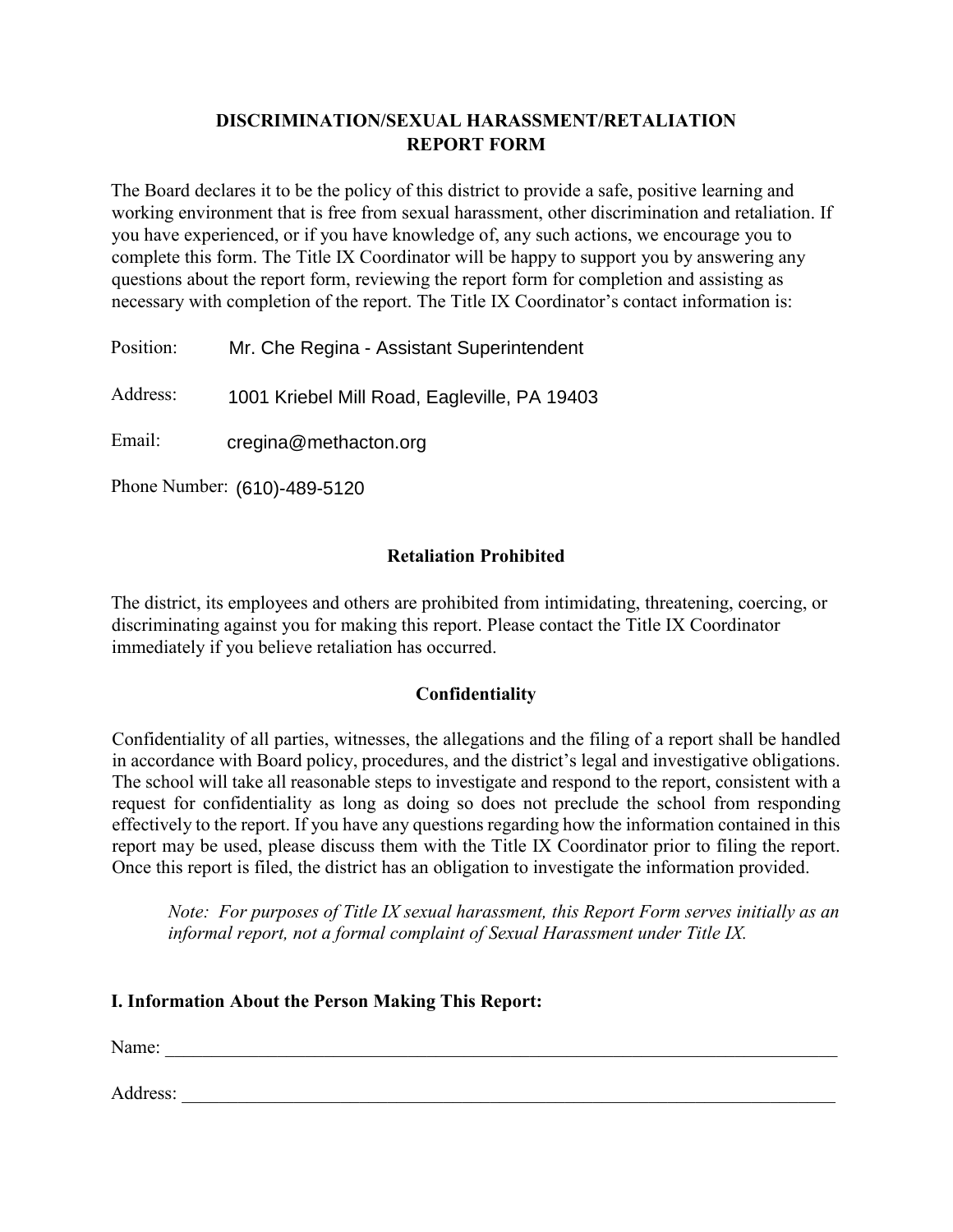| Phone Number:                                   |                                                                                        |
|-------------------------------------------------|----------------------------------------------------------------------------------------|
| Assigned School Building(s):                    |                                                                                        |
|                                                 |                                                                                        |
| I am a:                                         |                                                                                        |
|                                                 |                                                                                        |
| $\Box$ Employee $\Box$ Volunteer $\Box$ Visitor |                                                                                        |
|                                                 |                                                                                        |
| $\Box$ Other                                    | (please explain relationship to the district)                                          |
|                                                 |                                                                                        |
|                                                 | If you are not the victim of the reported conduct, please identify the alleged victim: |
|                                                 |                                                                                        |
|                                                 |                                                                                        |
|                                                 |                                                                                        |
| The alleged victim is:                          |                                                                                        |
|                                                 |                                                                                        |
| $\Box$ Another Employee<br>Student<br>$\Box$    |                                                                                        |
|                                                 |                                                                                        |
| $\Box$ Other:                                   | (please explain relationship to the alleged victim)                                    |

# **II. Information About the Person(s) You Believe is/are Responsible for the Harassment, Retaliation or Other Discrimination You are Reporting**

What is/are the name(s) of the individual(s) you believe is/are responsible for the conduct you are reporting?

Name(s):

### **The reported individual(s) is/are:**

| $\Box$ Student(s) | $\Box$ Employee(s) |
|-------------------|--------------------|
|                   |                    |

 $\Box$  Other  $\Box$  Other

# **III. Description of the Conduct You are Reporting**

In your own words, please do your best to describe the conduct you are reporting as clearly as possible. Please attach additional pages if necessary: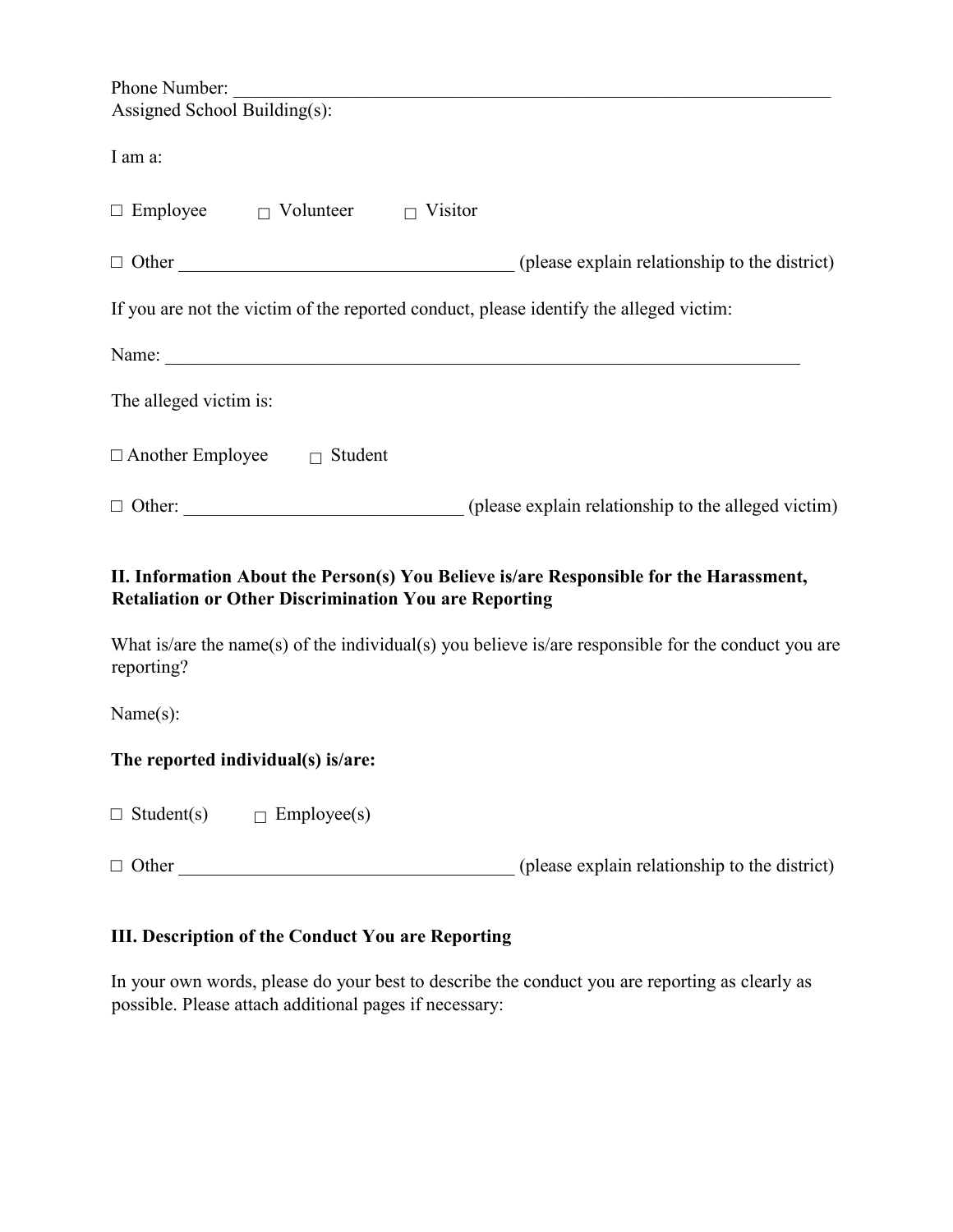When did the reported conduct occur? (Please provide the specific date(s) and time(s) if possible):

Where did the reported conduct take place?

Please provide the name(s) of any person(s) who was/were present, even if for only part of the time.

Please provide the name(s) of any other person(s) that may have knowledge or related information surrounding the reported conduct.

Have you reported this conduct to any other individual prior to giving this report?

 $\square$  Yes  $\square$  No

If yes, who did you tell about it?

If you are the victim of the reported conduct, how has this affected you?

I certify that the information I have provided in this complaint is true, correct and complete to the best of my knowledge. I understand that any false information provided herein is subject to penalties contained in 18 Pa. C.S.A. Sec. 4904, relating to unsworn falsification to authorities.

 $\mathcal{L}_\text{max}$  , and the contract of the contract of the contract of the contract of the contract of the contract of the contract of the contract of the contract of the contract of the contract of the contract of the contr

 $\mathcal{L}_\text{max}$  , and the contract of the contract of the contract of the contract of the contract of the contract of the contract of the contract of the contract of the contract of the contract of the contract of the contr

Signature of Person Making the Report Date

Received By Date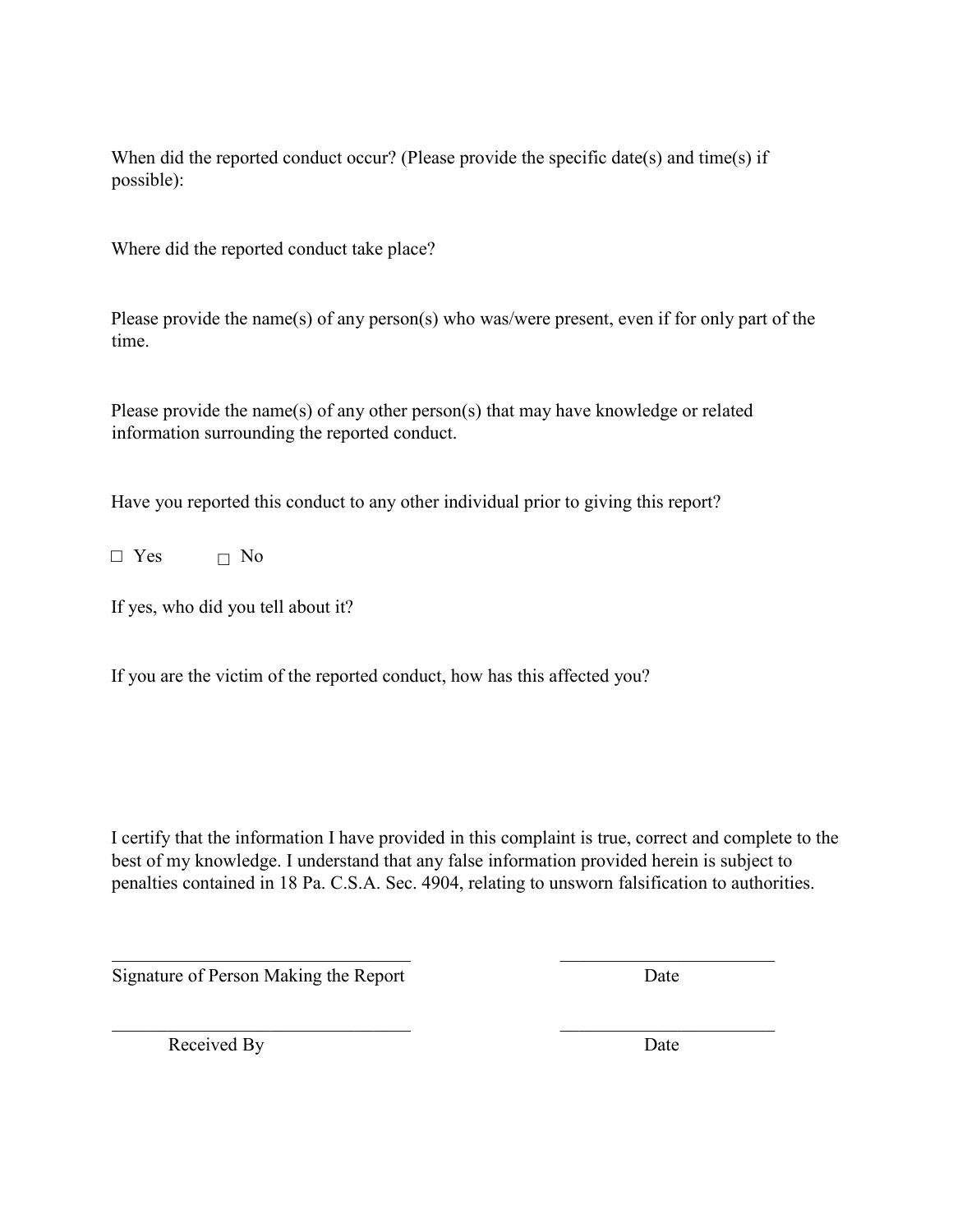### *FOR OFFICIAL USE ONLY*

*This section is to be completed by the Title IX Coordinator based on reviewing the report with the complainant or other individual making the report.* 

*The purpose of this form is to assist the Title IX Coordinator in gathering information necessary to properly assess the circumstances surrounding the reported conduct to determine if the allegations fall under the definition of Title IX sexual harassment or if the matter merits review and action under other Board policies. The Title IX Coordinator shall gather as much information as possible in cases of incomplete or anonymous reports (including those that may be received through the Safe2Say Something program) to assess the report.* 

*Upon receipt of the report, The Title IX Coordinator shall promptly contact the complainant regarding the report to gather additional information as necessary, and to discuss the availability of supportive measures as described in Policy 104 and Attachment 3. The Title IX Coordinator shall consider the complainant's wishes with respect to supportive measures.*

### **I. Reporter Information:**

| Name:                                                                                          |  |  |
|------------------------------------------------------------------------------------------------|--|--|
|                                                                                                |  |  |
|                                                                                                |  |  |
| Assigned School Building(s):                                                                   |  |  |
| Reporter is a:                                                                                 |  |  |
| $\Box$ Employee $\Box$ Volunteer $\Box$ Visitor                                                |  |  |
|                                                                                                |  |  |
| If the reporter is not the victim of the reported conduct, please identify the alleged victim: |  |  |
| Name:                                                                                          |  |  |
| The alleged victim is:                                                                         |  |  |
| $\Box$ Another Employee<br>Student                                                             |  |  |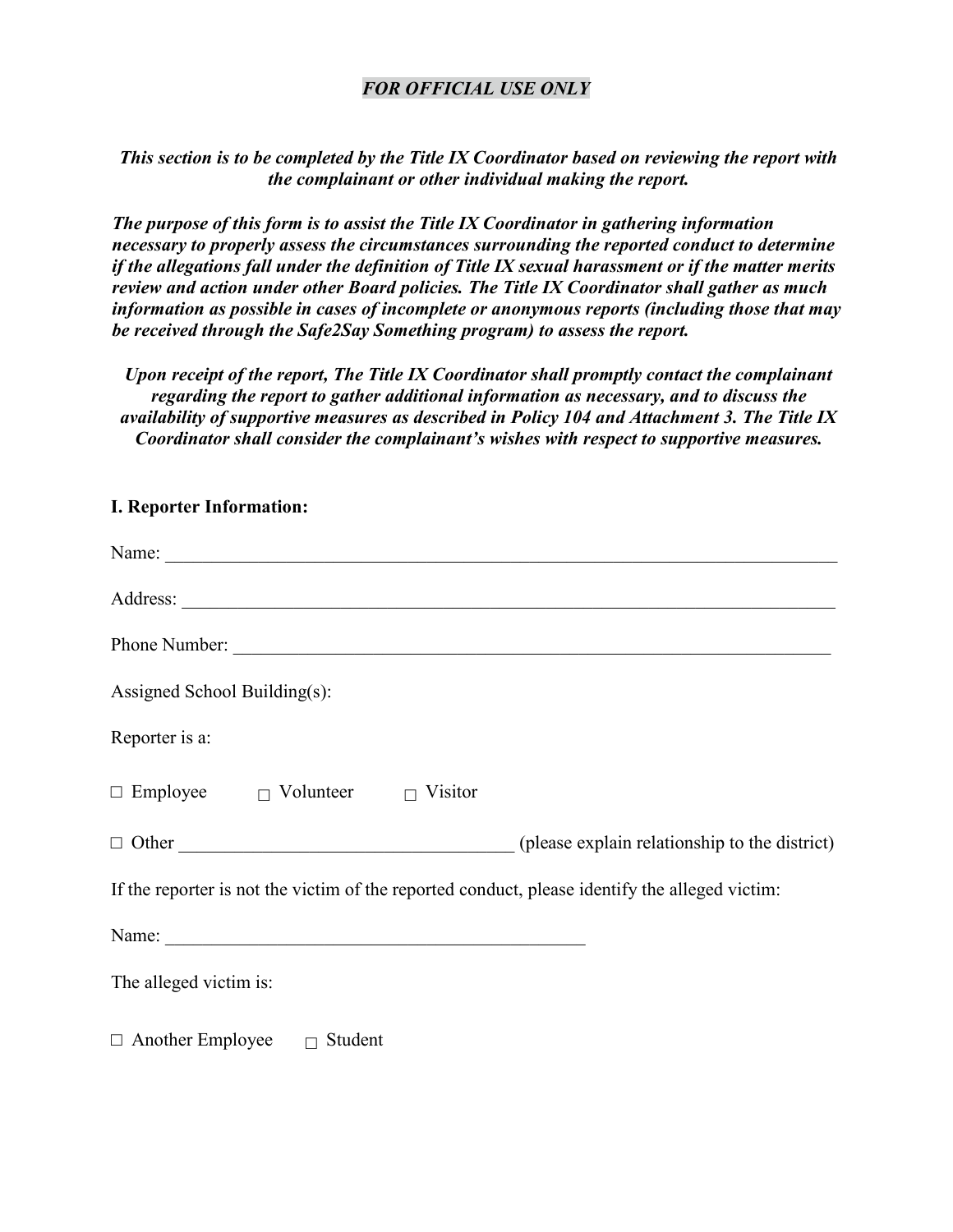| $\Box$ Other:                                                              | (please explain relationship to the alleged victim)                                                |
|----------------------------------------------------------------------------|----------------------------------------------------------------------------------------------------|
| <b>II. Respondent Information</b>                                          |                                                                                                    |
|                                                                            | Please provide the name(s) of the individual(s) believed to have conducted the reported violation: |
| Name(s):                                                                   |                                                                                                    |
| The reported respondent(s) is/are:                                         |                                                                                                    |
| $\Box$ Student(s) $\Box$ Employee(s)                                       |                                                                                                    |
|                                                                            |                                                                                                    |
| <b>III.</b> Level of Report:                                               |                                                                                                    |
| $\Box$ Informal                                                            | $\Box$ Formal (see additional information below on Title IX formal complaints)                     |
| <b>IV.</b> Type of Report:                                                 |                                                                                                    |
| $\Box$ Title IX Sexual Harassment $\Box$ Discrimination $\Box$ Retaliation | $\Box$ Other                                                                                       |
| Nature of the Report (check all that apply):                               |                                                                                                    |
| $\Box$ Race                                                                | $\Box$ Age                                                                                         |
| $\Box$ Color                                                               | $\Box$ Creed                                                                                       |
| $\Box$ Religion                                                            | $\Box$ Sex                                                                                         |
| $\Box$ Sexual Orientation                                                  | $\Box$ Sexual Harassment                                                                           |
| $\Box$ National Origin                                                     | $\Box$ Ancestry                                                                                    |
| $\Box$ Marital Status                                                      | $\Box$ Pregnancy                                                                                   |
| $\Box$ Handicap/Disability                                                 | $\Box$ Genetic Information                                                                         |
|                                                                            |                                                                                                    |

# **V. Reported Conduct**

Describe the reported conduct below, including specific actions, dates, times, locations and any other details necessary to properly assess the reported incident(s).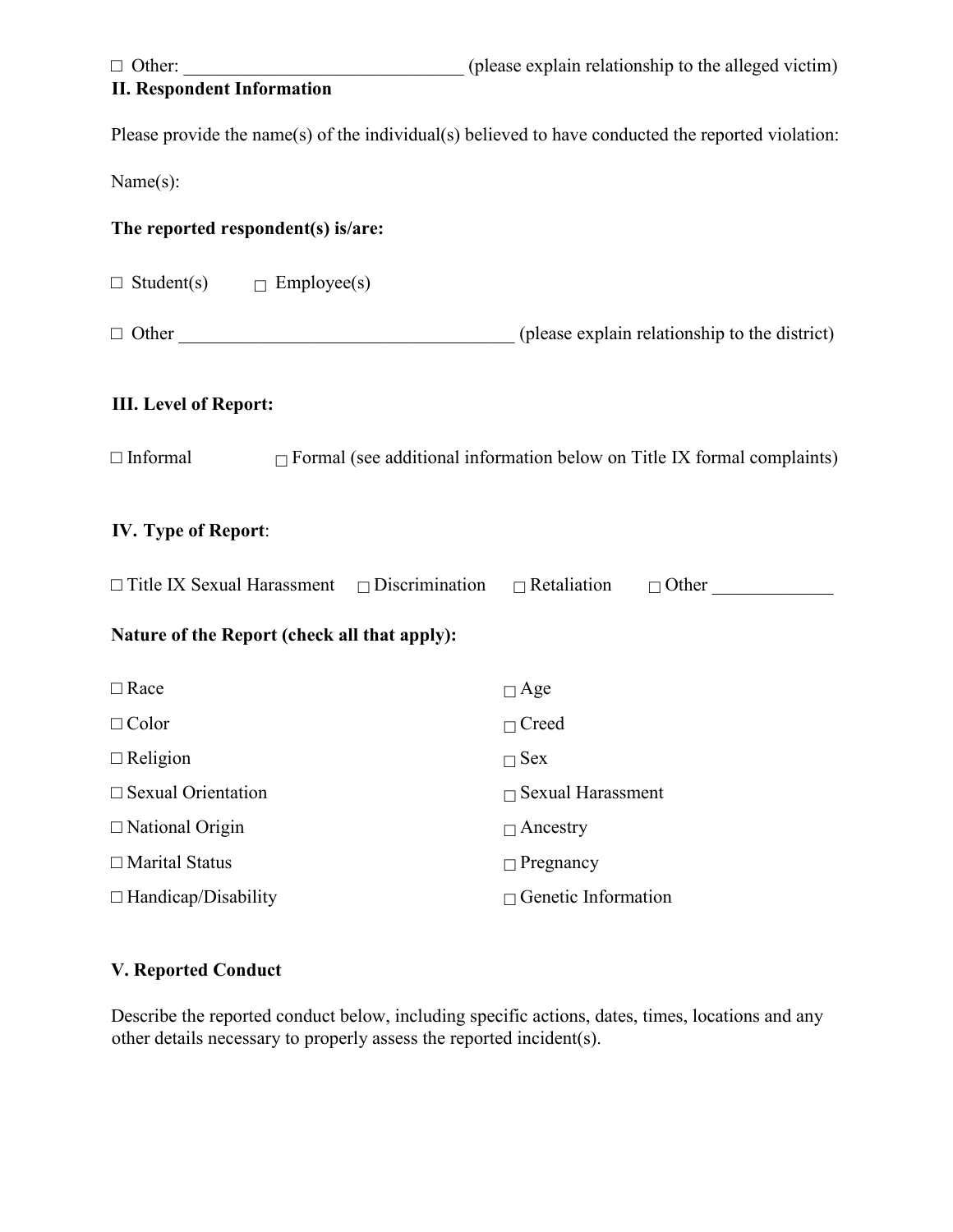How often did the conduct occur?

Is it being repeated?  $\Box$  Yes  $\Box$  No

Do the circumstances involve a student identified as a student with a disability under the Individuals with Disabilities Education Act or Section 504 of the Rehabilitation Act?

 $\Box$  No.

 $\Box$  Yes, please identify the student with a disability and contact the Director of Pupil Services.

Date Director of Pupil Services was contacted:

How has the conduct affected the alleged victim's ability to fully participate in the school's programs or activities in the course of school employment?

What is the alleged victim's relationship with the alleged respondent?

Insert names, descriptions, and/or contact information of individuals believed to have observed the conduct or who otherwise may have knowledge of the conduct and/or related circumstances.

Additional observations or evidence including pictures, texts, emails, video or other information submitted to the Title IX Coordinator.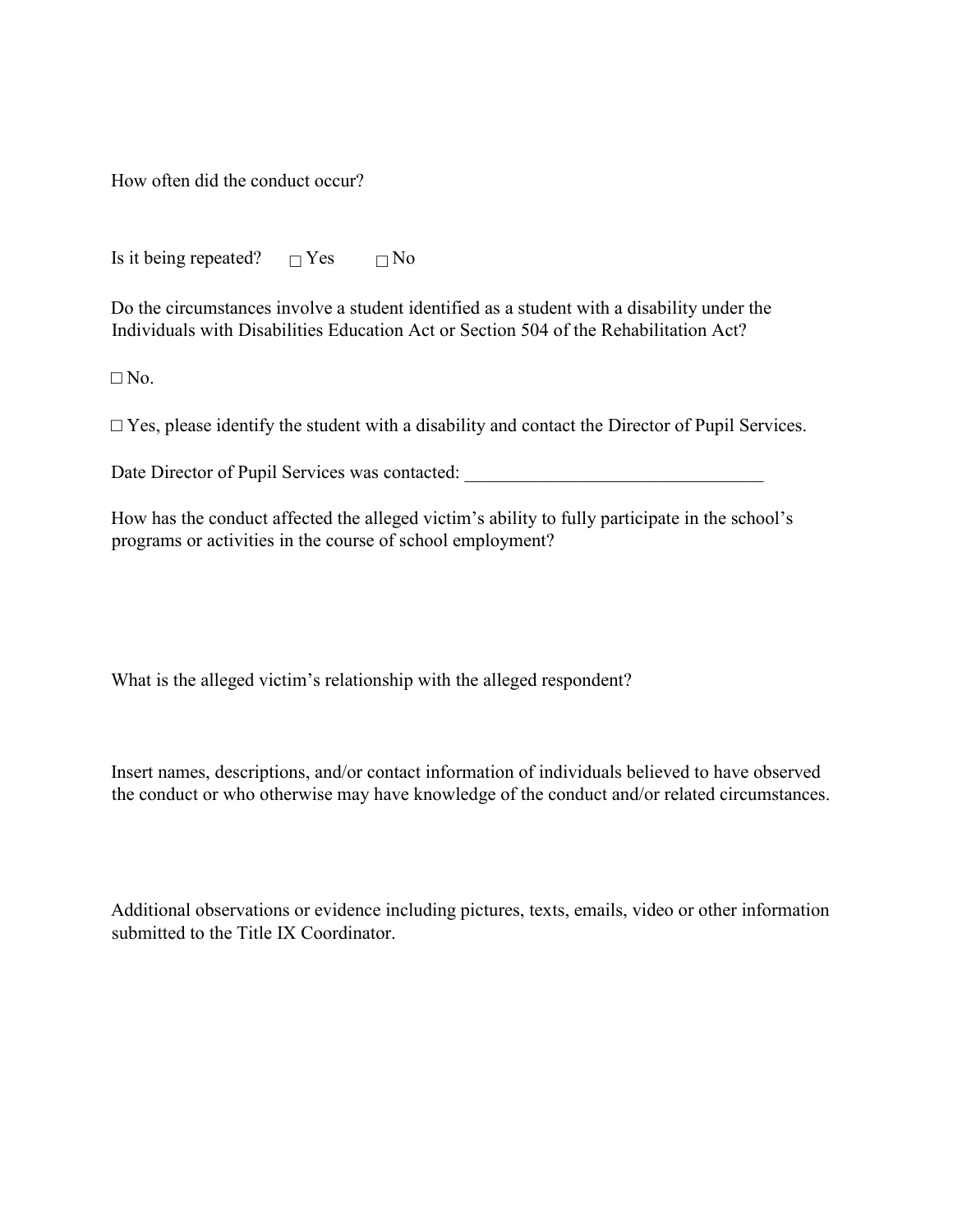### **VI. Safety Concerns**

Are there safety concerns that may require Emergency Removal or Administrative Leave of a respondent? (This requires an individualized safety and risk analysis as to whether there is an immediate threat to the physical health or safety of an individual.)

 $\Box$  No.

□ Yes, please describe:

### **VII. Other Reports**

Has the conduct been reported to the police or any other agency?

 $\Box$  No

□ Yes Date reported: \_\_\_\_\_\_\_\_\_\_\_\_\_\_ Agency: \_\_\_\_\_\_\_\_\_\_\_\_\_\_\_\_\_\_\_\_\_\_\_\_\_\_\_\_\_\_\_\_

## **VIII. Identification of Policies Implicated by Reported Conduct**

Check all that apply:

| $\Box$ Policy 103. Discrimination/Title IX Sexual Harassment Affecting Students |
|---------------------------------------------------------------------------------|
| $\Box$ Policy 104. Discrimination/Title IX Sexual Harassment Affecting Staff    |
| $\Box$ Other                                                                    |

To meet the definition of Title IX sexual harassment, the conduct must have taken place during a district education program or activity involving a person in the United States. An **education program or activity** includes the locations, events or circumstances over which the district exercises substantial control over both the respondent and the context in which the sexual harassment occurs. Title IX applies to all of a district's education programs or activities, whether such programs or activities occur on-campus or off-campus.

Did the incident occur during a during a school program or activity involving a person in the United States?

**□** Yes

 $\Box$  No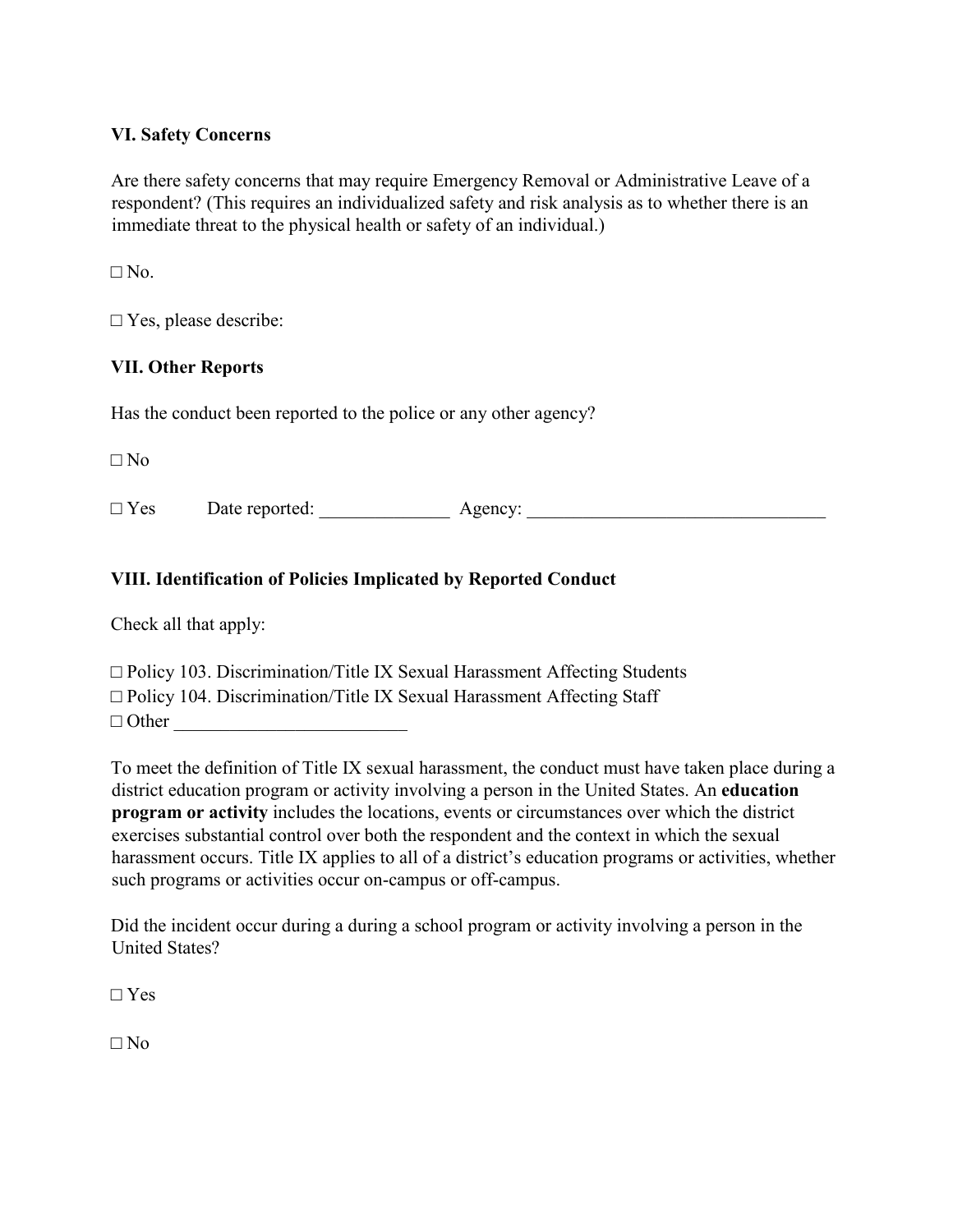To meet the definition of Title IX sexual harassment, the conduct needs to satisfy one or more of the following (please check all that apply):

 $\Box$  A district employee conditioning the provision of an aid, benefit, or district service on an individual's participation in unwelcome sexual conduct, commonly referred to as quid pro quo sexual harassment.

 $\Box$  Unwelcome conduct determined by a reasonable person to be so severe, pervasive and objectively offensive that it effectively denies a person equal access to a district education program or activity.

 $\square$  Sexual assault, dating violence, domestic violence or stalking.

**Dating violence** means violence committed by a person who is or has been in a social relationship of a romantic or intimate nature with the victim and where the existence of such a relationship is determined by the following factors:

- Length of relationship.
- Type of relationship.
- Frequency of interaction between the persons involved in the relationship.

**Domestic violence** includes felony or misdemeanor crimes of violence committed by a current or former spouse or intimate partner of the victim, by a person with whom the victim shares a child in common, by a person who is cohabitating with or has cohabitated with the victim as a spouse or intimate partner, by a person similarly situated to a spouse of the victim under the domestic or family violence laws of the jurisdiction receiving federal funding, or by any other person against an adult or youth victim who is protected from that person's acts under the domestic or family violence laws of the jurisdiction.

**Sexual assault** means a sexual offense under a state or federal law that is classified as a forcible or nonforcible sex offense under the uniform crime reporting system of the Federal Bureau of Investigation.

**Stalking** means stalking on the basis of sex, for example when the stalker desires to date a victim. Stalking means to engage in a course of conduct directed at a specific person that would cause a reasonable person to either:

- 1. Fear for their safety or the safety of others.
- 2. Suffer substantial emotional distress.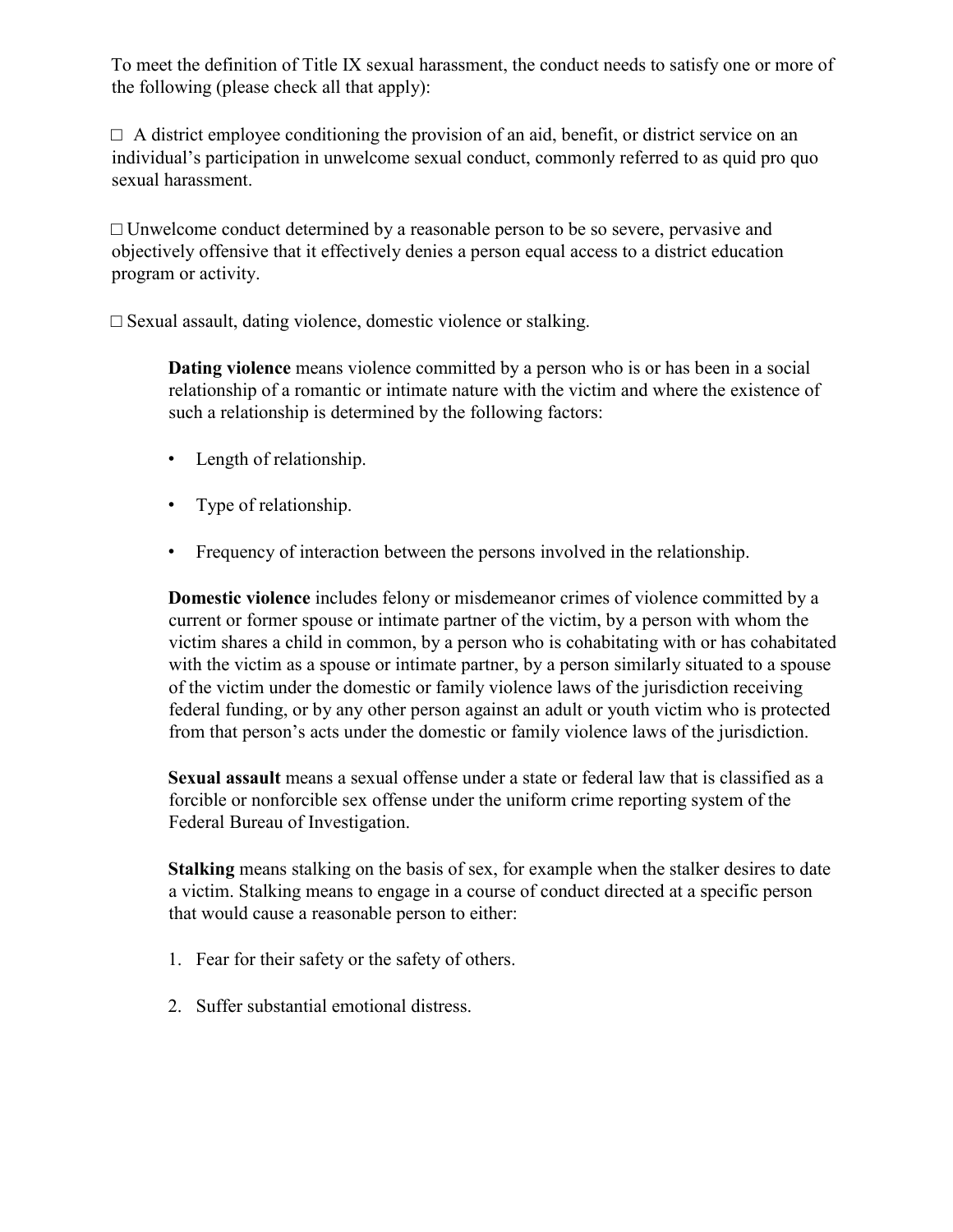### **IX. Recommended Course of Action**

After consultation with the complainant and consideration of the reported information, the Title IX Coordinator directs the report to proceed under the provisions of (check all that apply):

 $\square$  No further action at this time. Reason:

 $\Box$  Policy 104 Discrimination/Title IX Sexual Harassment Affecting Staff: Attachment 2 Discrimination Complaint Procedures

 $\Box$  Policy 104. Discrimination/Title IX Sexual Harassment Affecting Staff: Attachment 3 Title IX Sexual Harassment Procedures and Grievance Process for Formal Complaints

□ Other \_\_\_\_\_\_\_\_\_\_\_\_\_\_\_\_\_\_\_\_\_\_\_\_\_

## **X. Title IX Information to Complainant**

What supportive measures were discussed with the complainant, and what were the complainant's wishes with respect to supportive measures?

Upon designating a course of action under Title IX sexual harassment, the Title IX Coordinator will promptly:

- 1. Explain to the complainant the process for filing a formal complaint.
- 2. Inform the complainant of the continued availability of supportive measures with or without the filing of a formal complaint.
- 3. Determine what supportive measures may be offered to the respondent.
- 4. Determine whether the complainant wishes this report to be treated as a formal complaint.

## **XI. Title IX Coordinator Signature**

I recommend the above course of action based on my consultation with the complainant and the information available at this time.

Title IX Coordinator: \_\_\_\_\_\_\_\_\_\_\_\_\_\_\_\_\_\_\_\_\_\_\_\_

Date: